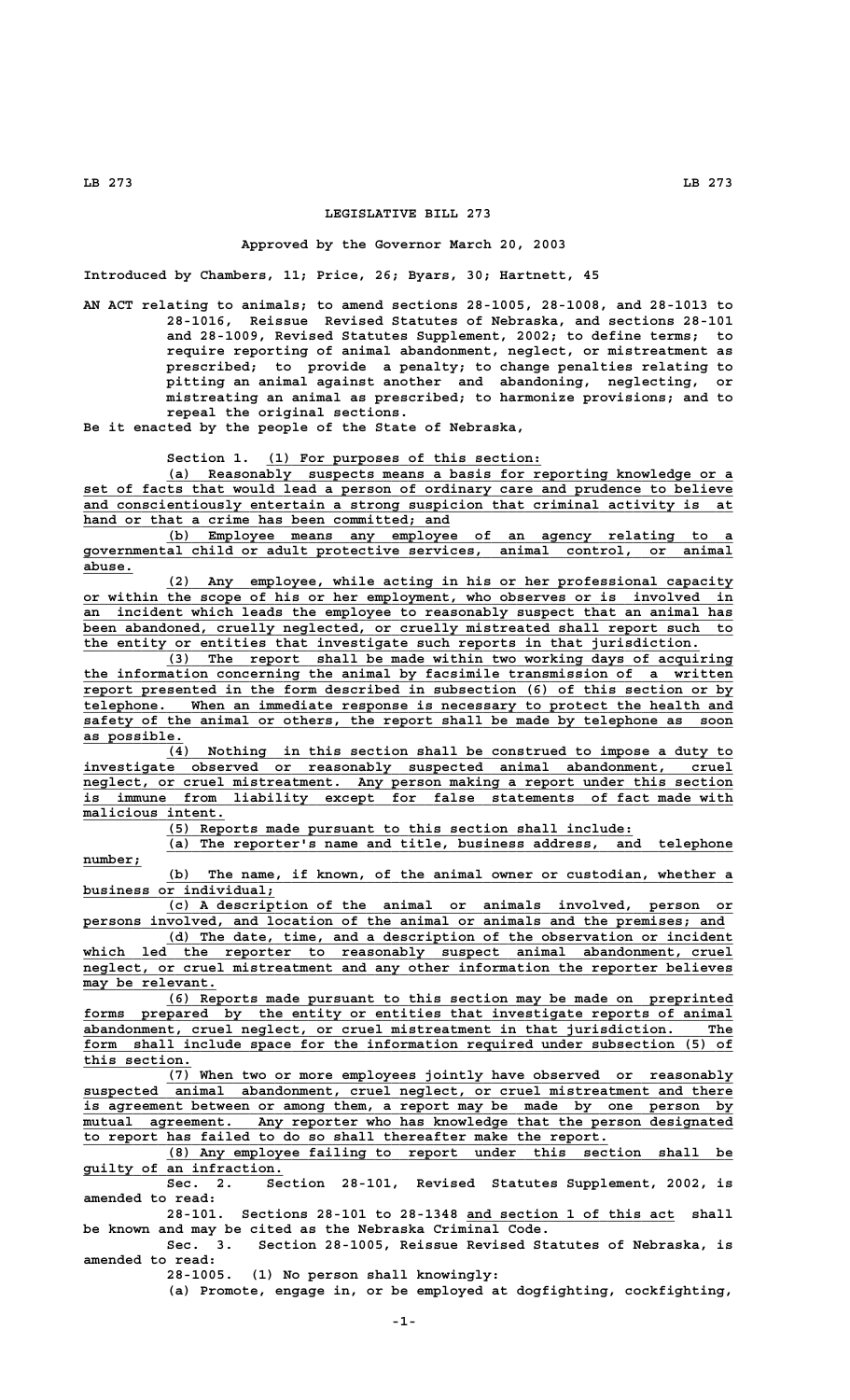**LB 273 LB 273**

**bearbaiting, or pitting an animal against another;**

**(b) Receive money for the admission of another person to a place kept for such purpose;**

**(c) Own, use, train, sell, or possess an animal for such purpose; or (d) Permit any act as described in this subsection to occur on any premises owned or controlled by him or her.**

**(2) Any person violating subsection (1) of this section shall be guilty of a Class I misdemeanor for the first conviction. A person convicted ————— — ——————————— ——— ——— ————— ——————————— — —————— ————————** of violating any provision of subsection  $(1)$  of this section for a second or subsequent time shall be guilty of a Class IV felony.

**(3) No person shall knowingly and willingly be present at and witness as a spectator dogfighting, cockfighting, bearbaiting, or the pitting of an animal against another as prohibited in subsection (1) of this section. Any person who violates any provision of this subsection shall be guilty of a Class I misdemeanor Class IV felony.** 

**Sec. 4. Section 28-1008, Reissue Revised Statutes of Nebraska, is amended to read:**

**28-1008. For purposes of sections 28-1008 to 28-1016 and section 1 \_\_\_\_\_\_\_\_\_\_\_\_\_ \_\_\_\_\_\_\_\_\_\_\_ of this act:**

**(1) Abandon means to leave any animal for any length of time without making effective provision for its food, water, or other care as is reasonably necessary for the animal's health;**

**(2) Animal means any vertebrate member of the animal kingdom. The term does not include an uncaptured wild creature;**

**(3) Cruelly mistreat means to knowingly and intentionally kill, maim, disfigure, torture, beat, mutilate, burn, scald, or otherwise inflict harm upon any animal;**

**(4) Cruelly neglect means to fail to provide any animal in one's care, whether as owner or custodian, with food, water, or other care as is reasonably necessary for the animal's health;**

**(5) Humane killing means the destruction of an animal by a method which causes the animal a minimum of pain and suffering;**

**(6) Law enforcement officer means any member of the Nebraska State Patrol, any county or deputy sheriff, any member of the police force of any city or village, or any other public official authorized by a city or village to enforce state or local animal control laws, rules, regulations, or ordinances; and**

**(7) Police animal means a horse or dog owned or controlled by the State of Nebraska for the purpose of assisting a Nebraska state trooper in the performance of his or her official enforcement duties.**

**Sec. 5. Section 28-1009, Revised Statutes Supplement, 2002, is amended to read:**

**28-1009. (1) A person who abandons or cruelly neglects an animal is guilty of a Class II misdemeanor for the first offense and a Class I ————— —— ——————————— ——— ——— ————— ——————— ——— —**

misdemeanor. <del>for any subsequent offense.</del><br>(2) (a) Except as provided in subdivision<br> **(2)** A (2)(a) Except as provided in subdivision (b) of this  **\_\_\_\_\_\_\_\_\_\_\_\_\_ subsection, a person who cruelly mistreats an animal is guilty of a Class I misdemeanor for the first offense and a Class IV felony for any subsequent offense.**

 **\_\_\_\_\_\_\_\_\_\_\_\_\_\_\_\_\_\_\_\_\_\_\_\_\_\_\_\_\_\_\_\_\_\_\_\_\_\_\_\_\_\_\_\_\_\_\_\_\_\_\_\_\_\_\_\_\_\_\_\_\_\_\_\_\_\_\_\_ (b) A person who cruelly mistreats an animal is guilty of a Class IV \_\_\_\_\_\_\_\_\_\_\_\_\_\_\_\_\_\_\_\_\_\_\_\_\_\_\_\_\_\_\_\_\_\_\_\_\_\_\_\_\_\_\_\_\_\_\_\_\_\_\_\_\_\_\_\_\_\_\_\_\_\_\_\_\_\_\_\_\_\_\_\_\_\_\_\_\_\_ felony if such cruel mistreatment involves the knowing and intentional \_\_\_\_\_\_\_\_\_\_\_\_\_\_\_\_\_\_\_\_\_\_\_\_\_\_\_\_\_\_\_\_\_\_\_\_\_\_\_\_\_\_\_\_\_\_\_\_\_\_\_\_\_\_\_ torture, repeated beating, or mutilation of the animal.**

**(3) A person commits harassment of a police animal if he or she knowingly and intentionally teases or harasses a police animal in order to distract, agitate, or harm the police animal for the purpose of preventing such animal from performing its legitimate official duties. Harassment of a police animal is a Class IV misdemeanor unless the harassment is the proximate cause of the death of the police animal, in which case it is a Class IV felony.**

**Sec. 6. Section 28-1013, Reissue Revised Statutes of Nebraska, is amended to read:**

**28-1013. Sections 28-1008 to 28-1016 and section 1 of this act \_\_\_\_\_\_\_\_\_\_\_\_\_\_\_\_\_\_\_\_\_\_\_\_\_ shall not apply to:**

**(1) Care or treatment of an animal by a veterinarian licensed under the Nebraska Veterinary Practice Act;**

**(2) Commonly accepted care or treatment of a police animal by a law enforcement officer in the normal course of his or her duties;**

**(3) Research activity carried on by any research facility currently meeting the standards of the federal Animal Welfare Act, 7 U.S.C. 2131 et \_\_\_\_\_\_\_\_\_\_\_\_\_\_\_\_\_\_\_\_\_\_\_\_\_\_\_\_\_\_\_\_\_\_\_\_\_\_\_\_ seq., as such act existed on January 1, 2003;**

**(4) Commonly accepted practices of hunting, fishing, or trapping;**

**(5) Commonly accepted practices occurring in conjunction with**